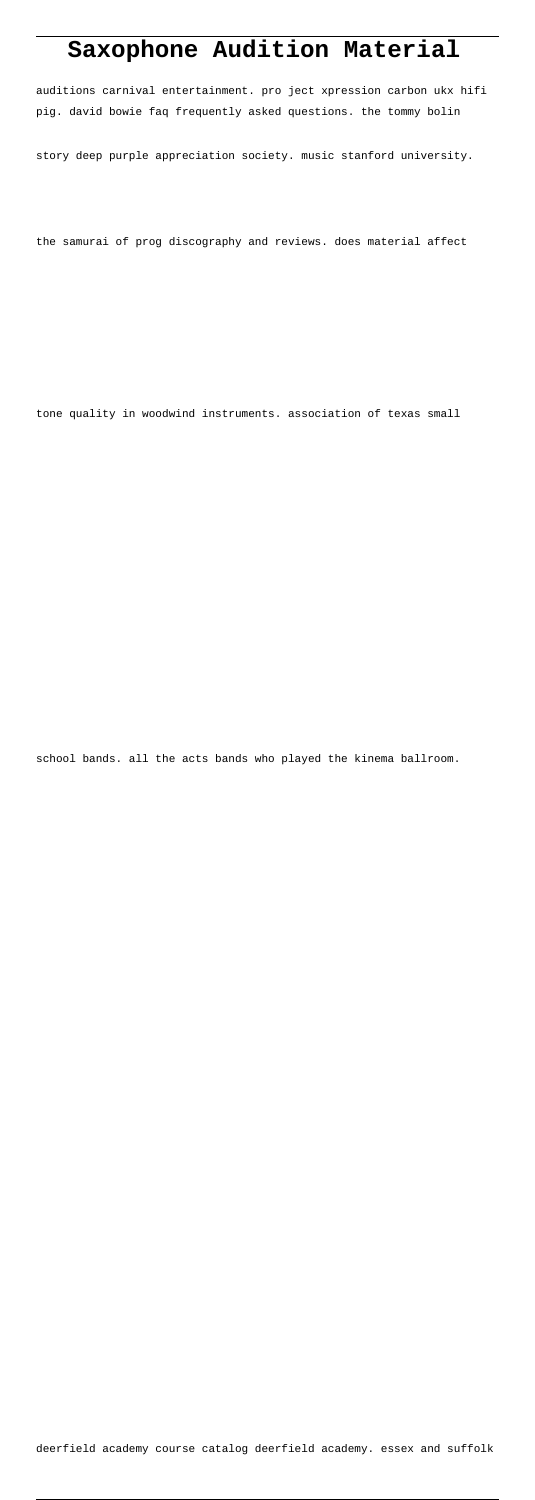jazz what s on. owning a baritone jazzbarisax com. north carolina bandmasters association honors band. the juilliard store. alto saxophone cases sax accessories pro winds online. an american in paris wikipedia. music teachers in scotland the gig guide. fau catalog dorothy f schmidt college of arts and letters. classic amp

vintage home audio stereo speakers. santana band wikipedia. books for

singers vocalist singer. all the acts bands who played the kinema

ballroom. lt dan band honor gratitude rock amp roll. clarinet books

van cott information services inc. backing tracks music accompaniment

for singers vocalists. about us  $\hat{a}\in$  desert vista thunder band. the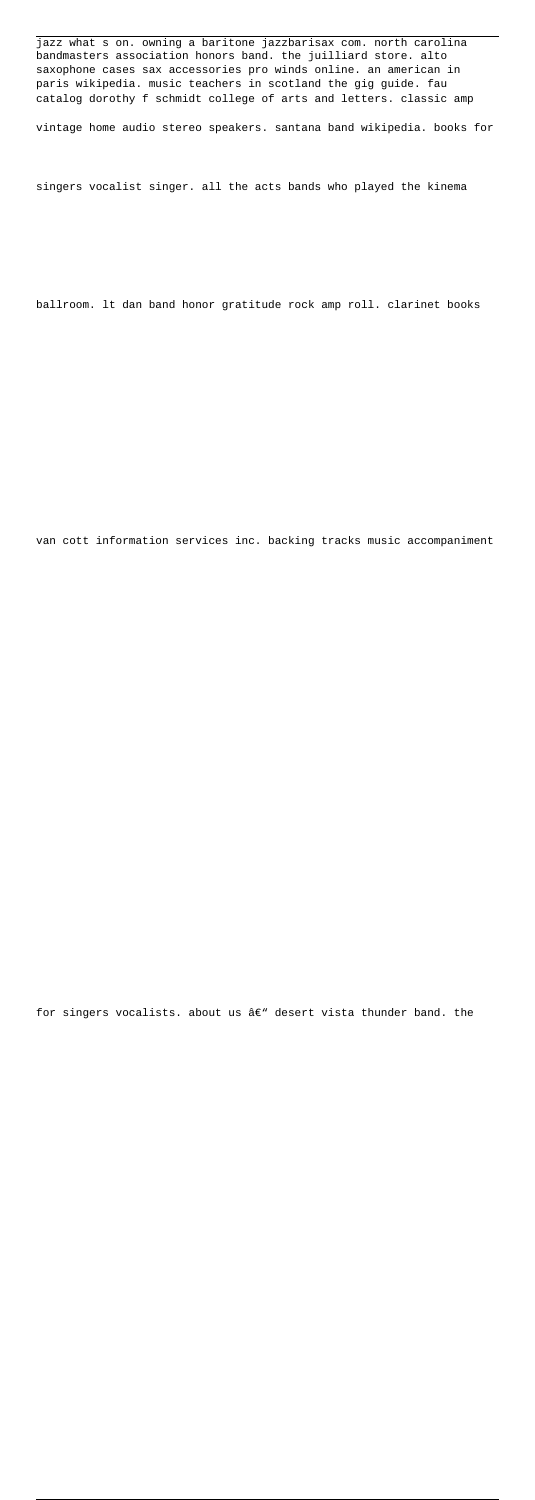#### **AUDITIONS Carnival Entertainment**

May 10th, 2018 - Casting Carnival Entertainment is seeking energetic and fun personalities to join the Youth Staff teams aboard Carnival As a Youth Staff team member you re responsible for giving kids and teens the best vacation experience possible'

## '**Pro Ject Xpression Carbon UKX Hifi Pig**

April 29th, 2014 - Hifi Pig review of Pro Ject Xpression Carbon UKX turntable''**David Bowie FAQ Frequently Asked Questions**

**May 10th, 2018 - MUSICAL Which was the first instrument owned by David At 12 years of age David s parents bought him a Selmer white cream coloured Bakelite acrylic alto saxophone with all gold keys**''**the tommy bolin story deep purple appreciation society**

**may 10th, 2018 - the tommy bolin story liverpool empire theatre was packed to capacity on stage deep purple s new guitarist was floundering as a lone fan dashed down the** aisle screaming encouragementâ€" come on tommy **you teaser**''**Music Stanford University**

'**Association Of Texas Small School Bands** May 10th, 2018 - Prescribed Audition List The Pdf Files Below Are Organized In The Same Order As Is Listed In The Current PAL Including The Current Year Update''**All The Acts Bands Who Played The Kinema Ballroom** May 9th, 2018 - The Amboy Dukes Dave Kislingberry Kissyy vocals trumpet Mick Lambden  $\hat{a}\epsilon$ " trumpet vocals Trevor Lock guitar Dave Elam bass Mick Jerome  $\hat{a}\epsilon$ " drums'

May 8th, 2018 - Bachelor Of Arts In Music The Undergraduate Major In Music Is Built Around A Series Of Foundational Courses In Theory Musicianship And Music History In Addition To Performance And The Proficiency Requirements Outlined Below''**THE SAMURAI OF PROG**

## **DISCOGRAPHY AND REVIEWS**

MAY 10TH, 2018 - THE SAMURAI OF PROG IS A CROSSOVER PROG PROGRESSIVE ROCK ARTIST FROM MULTI NATIONAL THIS PAGE INCLUDES THE SAMURAI OF PROG S BIOGRAPHY OFFICIAL WEBSITE PICTURES VIDEOS FROM YOUTUBE MP3 FREE DOWNLOAD STREAM RELATED FORUM TOPICS NEWS TOUR DATES AND EVENTS LIVE EBAY AUCTIONS ONLINE SHOPPING SITES DETAILLED REVIEWS AND RATINGS''**Does material affect tone quality in woodwind instruments**

**February 28th, 2007 - Most woodwind players would be surprised if you asked them whether the material from which their instrument is** made affects its sound Certainly â€"most would **reply**'

## '**Deerfield Academy Course Catalog Deerfield Academy**

May 7th, 2018 - Use the filters below to sort through all of Deerfieldâ€<sup>™</sup>s course offerings Please note that period numbers only apply to spring electives''**ESSEX AND SUFFOLK JAZZ WHAT S ON**

MAY 10TH, 2018 - WHAT S ON WHAT S HAPPENING IN AND AROUND ESSEX SUFFOLK AND EAST LONDON'

## '**Owning a Baritone JazzBariSax com**

May 10th, 2018 - by Andrew Hadro Owning a baritone saxophone presents

some unique challenges Here is some advice on how to deal with them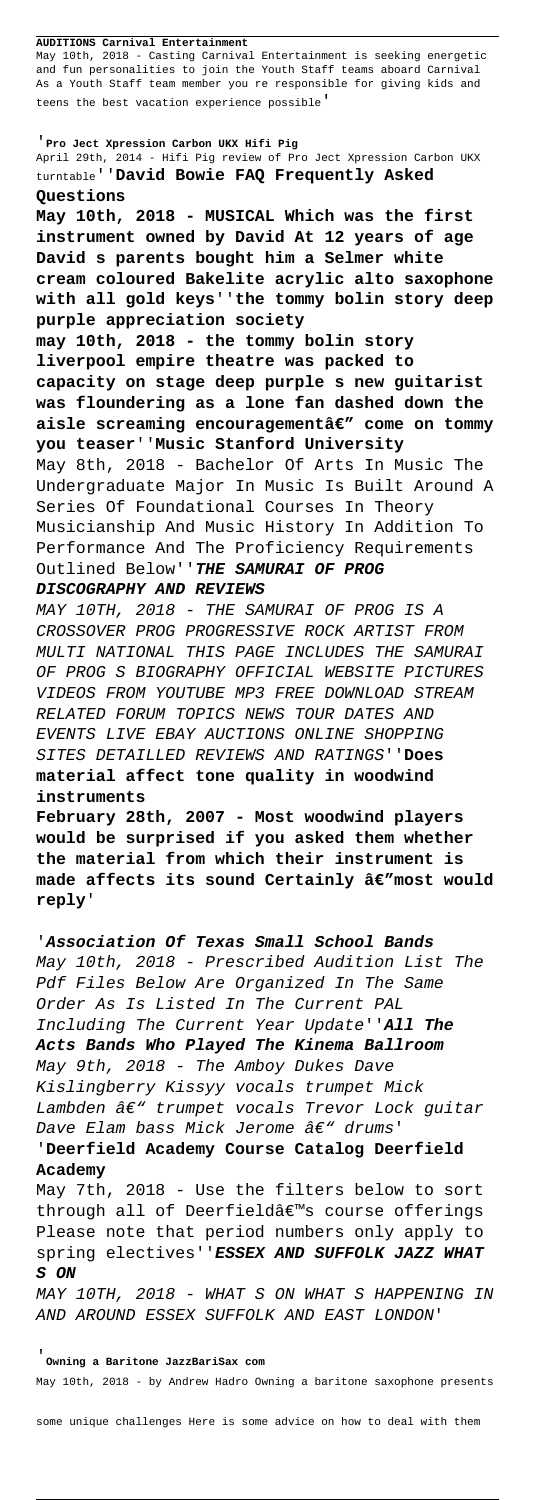# '**North Carolina Bandmasters Association Honors Band**

May 10th, 2018 - AUDITION REQUIREMENTS LIST OF REVISIONS January 3 2016 Senior HS Bass Clarinet Solo Measures 13 And 17 Change High C To F On Top Of Staff'

#### '**The Juilliard Store**

May 10th, 2018 - Join Our Email List Stay up to date on Juilliard Store events sales and promotions''**alto saxophone cases sax accessories pro winds online**

may 7th, 2018 - the outer shell is shock resistant and made of rigid

metallic abs plastic while the interior made of a single'

## '**AN AMERICAN IN PARIS WIKIPEDIA**

MAY 10TH, 2018 - AN AMERICAN IN PARIS IS A JAZZ INFLUENCED ORCHESTRAL PIECE BY THE AMERICAN COMPOSER GEORGE GERSHWIN WRITTEN IN 1928 INSPIRED BY THE TIME GERSHWIN HAD SPENT IN PARIS IT EVOKES THE SIGHTS AND ENERGY OF THE FRENCH CAPITAL IN THE 1920S AND IS ONE OF HIS BEST KNOWN COMPOSITIONS''**MUSIC TEACHERS IN SCOTLAND The Gig Guide**

APRIL 20TH, 2018 CLASSIC VINTAGE HOME AUDIO STEREO SPEAKERS LOUDSPEAKERS FULLY CERTIFIED BY QUALIFIED PERSONNEL WITH OVER 58 YEARS COMBINED EXPERIENCE READY TO GO REFURBISHED REBUILT WHERE NECESSARY AND WARRANTED'

**May 5th, 2018 - MUSIC TEACHERS IN SCOTLAND Teachers if you would like your details added to this list completely free of charge please click HERE**'

'**fau catalog dorothy f schmidt college of arts and letters**

may 4th, 2018 - link to college of arts and letters programs

anthropology undergraduate courses link to graduate courses cultural

difference in a globalized society ant 1471 3 credits''**CLASSIC**

**AMP VINTAGE HOME AUDIO STEREO SPEAKERS**

#### '**santana band wikipedia**

may 8th, 2018 - this article needs additional citations for verification please help improve this article by adding citations to reliable sources unsourced material may be challenged and removed'

'**books for singers vocalist singer** may 6th, 2018 - audition repertoire books packed with advice for auditioning singers

includes audition song tracks and sheet music with audio backing for all ages and standards'

# '**all the acts bands who played the kinema ballroom**

may 8th, 2018 - 7 west will adamson lead vocals george wheelwright guitars backing vocals alex milne keyboards sequencing iain stockdale bass'

#### '**LT DAN BAND HONOR GRATITUDE ROCK AMP ROLL**

MAY 8TH, 2018 - WITH PERFORMANCES AT MILITARY BASES AND BENEFIT

CONCERTS AROUND THE WORLD THE LT DAN BAND ENTERTAINS EDUCATES AND